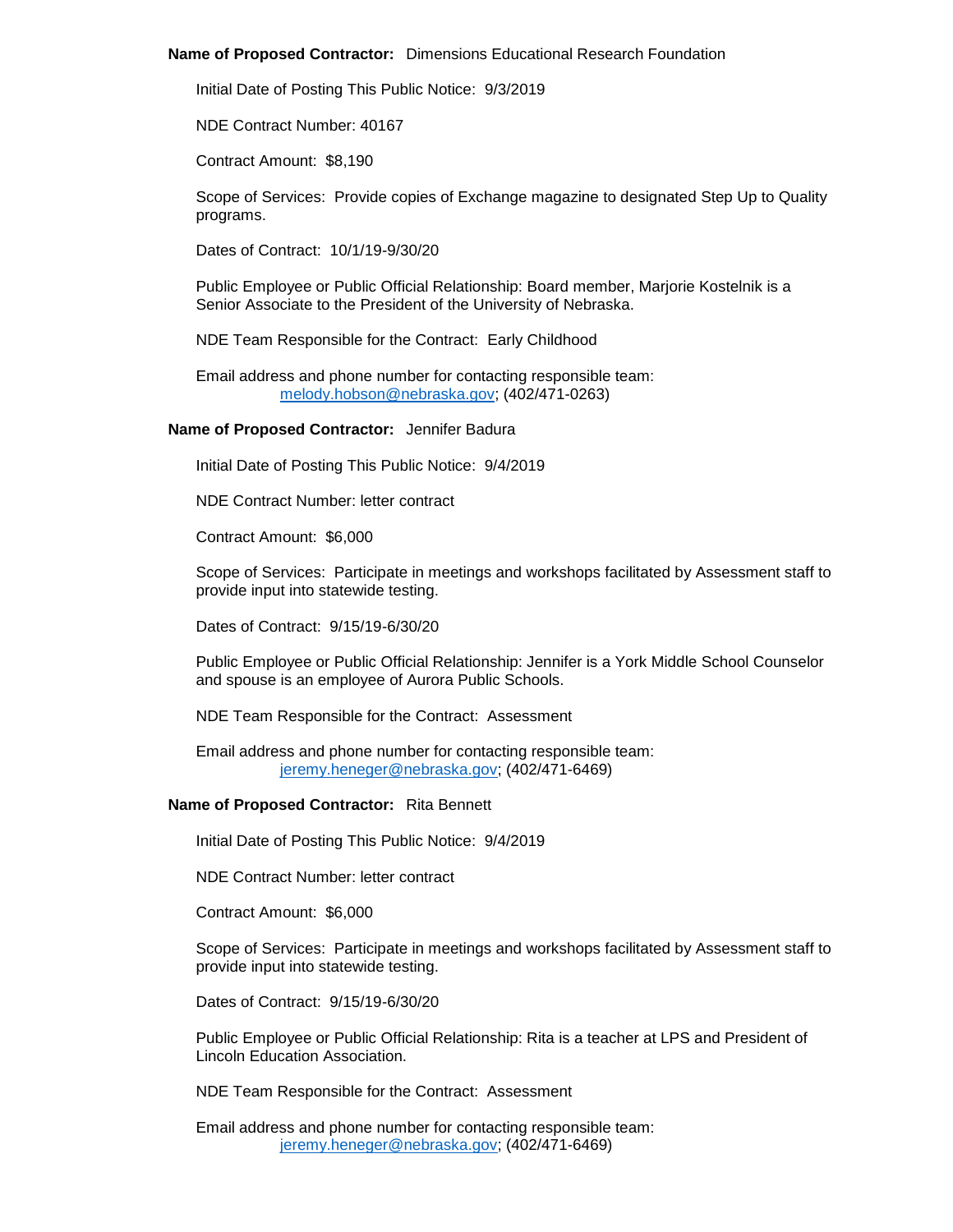#### **Name of Proposed Contractor:** Bethany Brunsman

Initial Date of Posting This Public Notice: 9/4/2019

NDE Contract Number: letter contract

Contract Amount: \$6,000

Scope of Services: Participate in meetings and workshops facilitated by Assessment staff to provide input into statewide testing.

Dates of Contract: 9/15/19-6/30/20

Public Employee or Public Official Relationship: Bethany is an Assessment/Evaluation Specialist at LPS.

NDE Team Responsible for the Contract: Assessment

Email address and phone number for contacting responsible team: [jeremy.heneger@nebraska.gov;](mailto:jeremy.heneger@nebraska.gov) (402/471-6469)

#### **Name of Proposed Contractor:** Kate Crowe

Initial Date of Posting This Public Notice: 9/4/2019

NDE Contract Number: letter contract

Contract Amount: \$6,000

Scope of Services: Participate in meetings and workshops facilitated by Assessment staff to provide input into statewide testing.

Dates of Contract: 9/15/19-6/30/20

Public Employee or Public Official Relationship: Kate is an Assessment Coordinator and Title I Coordinator at Grand Island Public Schools.

NDE Team Responsible for the Contract: Assessment

Email address and phone number for contacting responsible team: [jeremy.heneger@nebraska.gov;](mailto:jeremy.heneger@nebraska.gov) (402/471-6469)

## **Name of Proposed Contractor:** Cindy Gray

Initial Date of Posting This Public Notice: 9/4/2019

NDE Contract Number: letter contract

Contract Amount: \$6,000

Scope of Services: Participate in meetings and workshops facilitated by Assessment staff to provide input into statewide testing.

Dates of Contract: 9/15/19-6/30/20

Public Employee or Public Official Relationship: Cindy is an Associate Superintendent at Elkhorn Public Schools.

NDE Team Responsible for the Contract: Assessment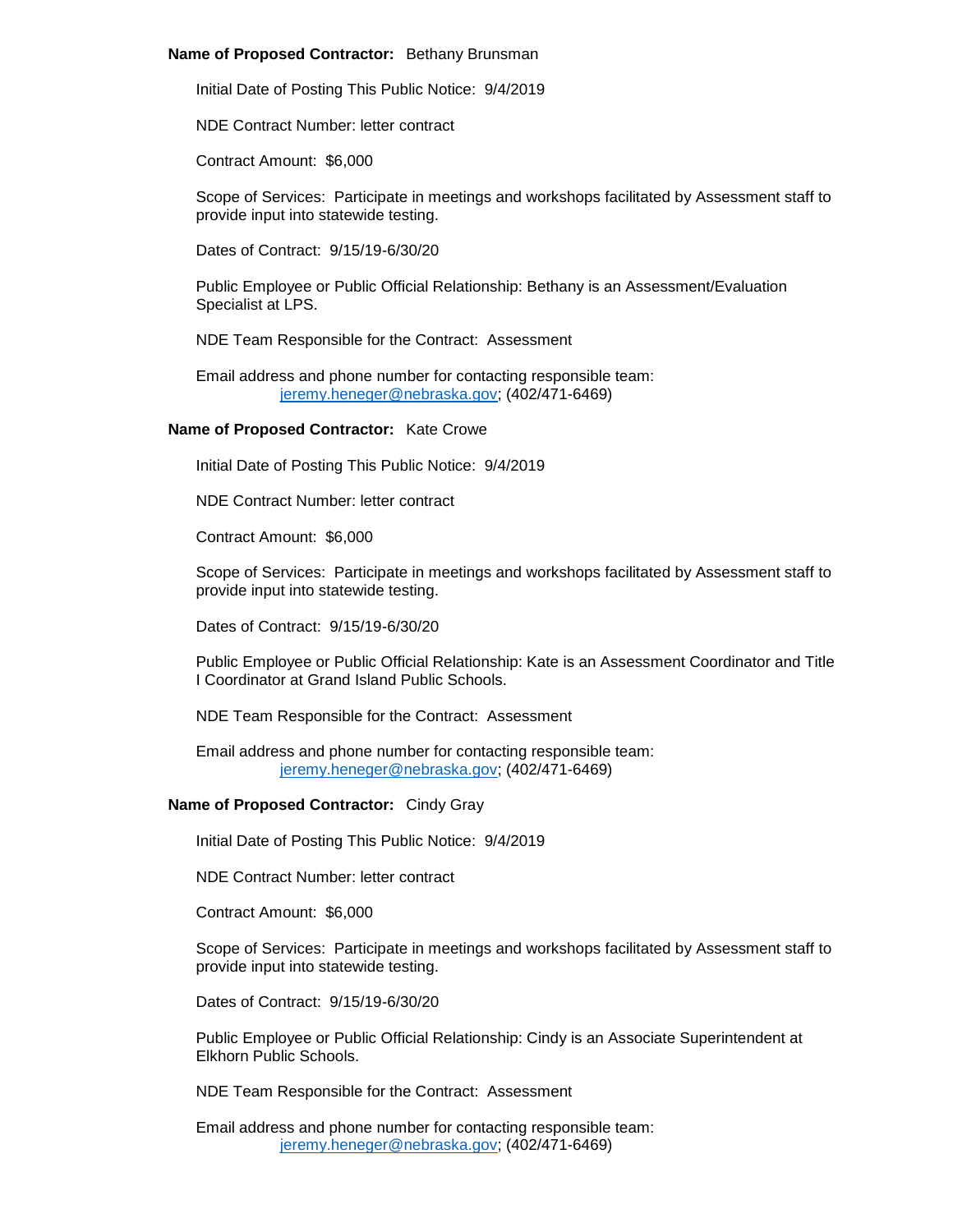### **Name of Proposed Contractor:** Shureen Seery

Initial Date of Posting This Public Notice: 9/4/2019

NDE Contract Number: letter contract

Contract Amount: \$6,000

Scope of Services: Participate in meetings and workshops facilitated by Assessment staff to provide input into statewide testing.

Dates of Contract: 9/15/19-6/30/20

Public Employee or Public Official Relationship: Shureen is an Assistant Superintendent at Papillion LaVista.

NDE Team Responsible for the Contract: Assessment

Email address and phone number for contacting responsible team: [jeremy.heneger@nebraska.gov;](mailto:jeremy.heneger@nebraska.gov) (402/471-6469)

# **Name of Proposed Contractor:** Lora Toepfer

Initial Date of Posting This Public Notice: 9/4/2019

NDE Contract Number: letter contract

Contract Amount: \$6,000

Scope of Services: Participate in meetings and workshops facilitated by Assessment staff to provide input into statewide testing.

Dates of Contract: 9/15/19-6/30/20

Public Employee or Public Official Relationship: Lora is an Elementary Principal at Blue Hill Community Schools.

NDE Team Responsible for the Contract: Assessment

Email address and phone number for contacting responsible team: [jeremy.heneger@nebraska.gov;](mailto:jeremy.heneger@nebraska.gov) (402/471-6469)

# **Name of Proposed Contractor:** Joseph Wanning

Initial Date of Posting This Public Notice: 9/4/2019

NDE Contract Number: letter contract

Contract Amount: \$6,000

Scope of Services: Participate in meetings and workshops facilitated by Assessment staff to provide input into statewide testing.

Dates of Contract: 9/15/19-6/30/20

Public Employee or Public Official Relationship: Joseph is an Elementary Principal at Umon hon Nation Public Schools.

NDE Team Responsible for the Contract: Assessment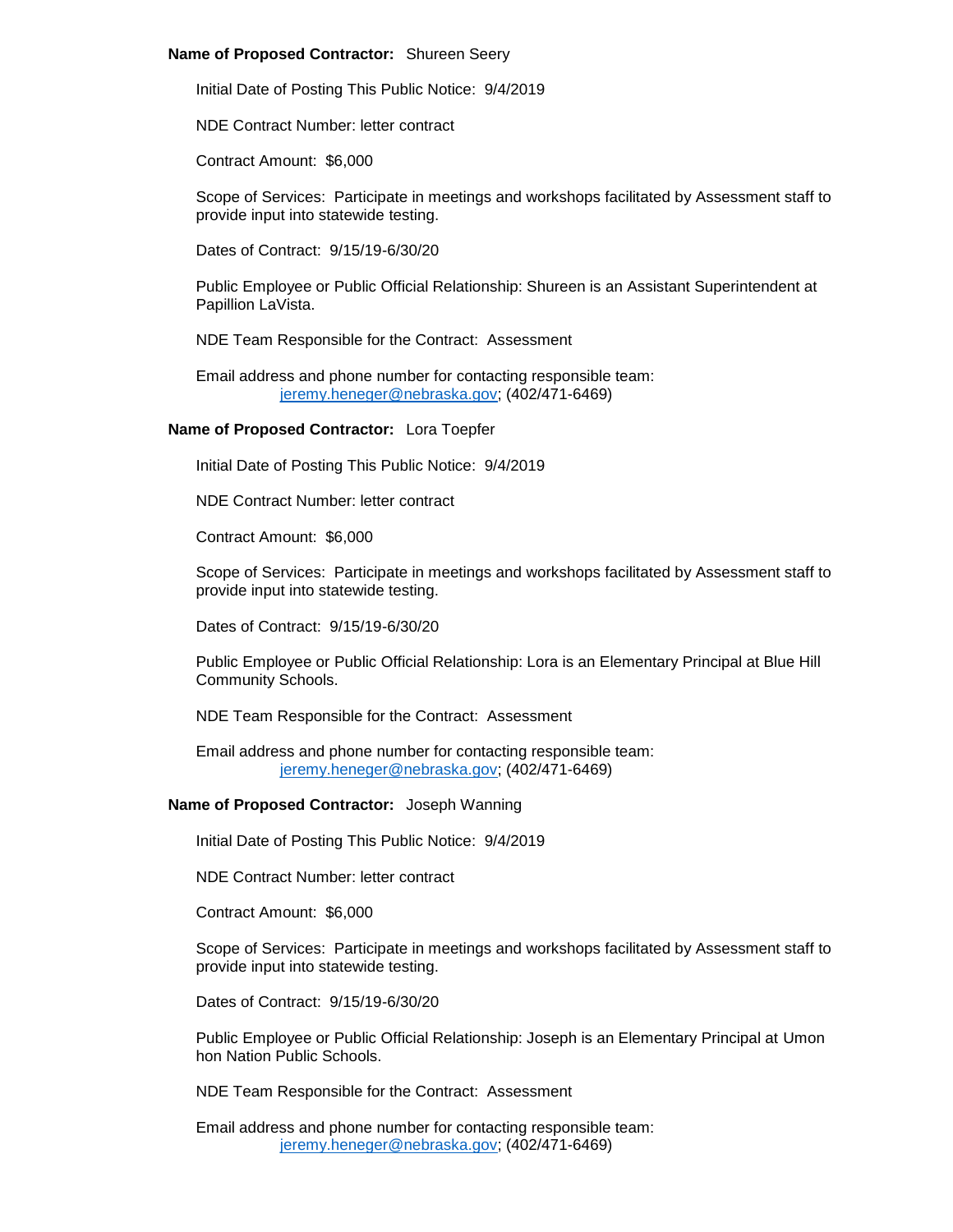#### **Name of Proposed Contractor:** Jacquelyn Nielsen

Initial Date of Posting This Public Notice: 9/4/2019

NDE Contract Number: letter contract

Contract Amount: \$6,000

Scope of Services: Participate in meetings and workshops facilitated by Assessment staff to provide input into statewide testing.

Dates of Contract: 9/15/19-6/30/20

Public Employee or Public Official Relationship: Jacquelyn is an Assistant Superintendent at Beatrice Public Schools.

NDE Team Responsible for the Contract: Assessment

Email address and phone number for contacting responsible team: [jeremy.heneger@nebraska.gov;](mailto:jeremy.heneger@nebraska.gov) (402/471-6469)

#### **Name of Proposed Contractor:** Scott SchmidtBonne

Initial Date of Posting This Public Notice: 9/4/2019

NDE Contract Number: letter contract

Contract Amount: \$6,000

Scope of Services: Participate in meetings and workshops facilitated by Assessment staff to provide input into statewide testing.

Dates of Contract: 9/15/19-6/30/20

Public Employee or Public Official Relationship: Scott is a Director of Research at OPS.

NDE Team Responsible for the Contract: Assessment

Email address and phone number for contacting responsible team: [jeremy.heneger@nebraska.gov;](mailto:jeremy.heneger@nebraska.gov) (402/471-6469)

## **Name of Proposed Contractor:** Suzanne Whisler

Initial Date of Posting This Public Notice: 9/4/2019

NDE Contract Number: letter contract

Contract Amount: \$6,000

Scope of Services: Participate in meetings and workshops facilitated by Assessment staff to provide input into statewide testing.

Dates of Contract: 9/15/19-6/30/20

Public Employee or Public Official Relationship: Suzanne is a Director of Curriculum at Auburn Public Schools.

NDE Team Responsible for the Contract: Assessment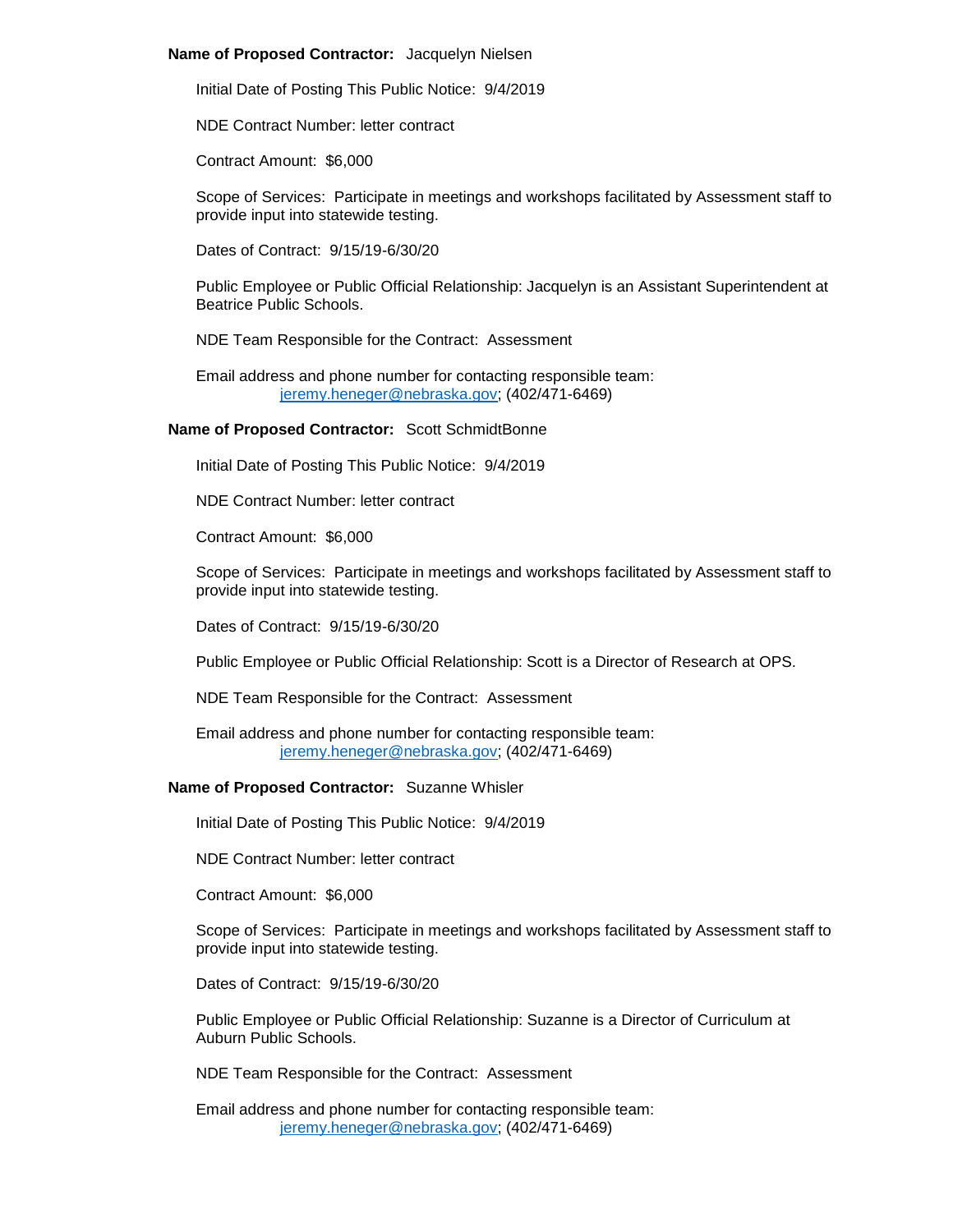### **Name of Proposed Contractor:** Terri Martin

Initial Date of Posting This Public Notice: 9/6/2019

NDE Contract Number: letter contract

Contract Amount: \$6,000

Scope of Services: Participate in meetings and workshops facilitated by Assessment staff to provide input into statewide testing.

Dates of Contract: 9/15/19-6/30/20

Public Employee or Public Official Relationship: Terri is a Director of Curriculum & Assessment for Gering Public Schools.

NDE Team Responsible for the Contract: Assessment

Email address and phone number for contacting responsible team: [jeremy.heneger@nebraska.gov;](mailto:jeremy.heneger@nebraska.gov) (402/471-6469)

# **Name of Proposed Contractor:** Kami Jessop

Initial Date of Posting This Public Notice: 9/6/2019

NDE Contract Number: letter contract

Contract Amount: \$6,000

Scope of Services: Participate in meetings and workshops facilitated by Assessment staff to provide input into statewide testing.

Dates of Contract: 9/15/19-6/30/20

Public Employee or Public Official Relationship: Kami is a Director of Special Services for Westside Community Schools.

NDE Team Responsible for the Contract: Assessment

Email address and phone number for contacting responsible team: [jeremy.heneger@nebraska.gov;](mailto:jeremy.heneger@nebraska.gov) (402/471-6469)

# **Name of Proposed Contractor:** Brenda Tracy

Initial Date of Posting This Public Notice: 9/9/2019

NDE Contract Number: letter contract

Contract Amount: \$6,000

Scope of Services: Participate in meetings and workshops facilitated by Assessment staff to provide input into statewide testing.

Dates of Contract: 9/15/19-6/30/20

Public Employee or Public Official Relationship: Brenda is Curriculum and SPED Director as Norris School District.

NDE Team Responsible for the Contract: Assessment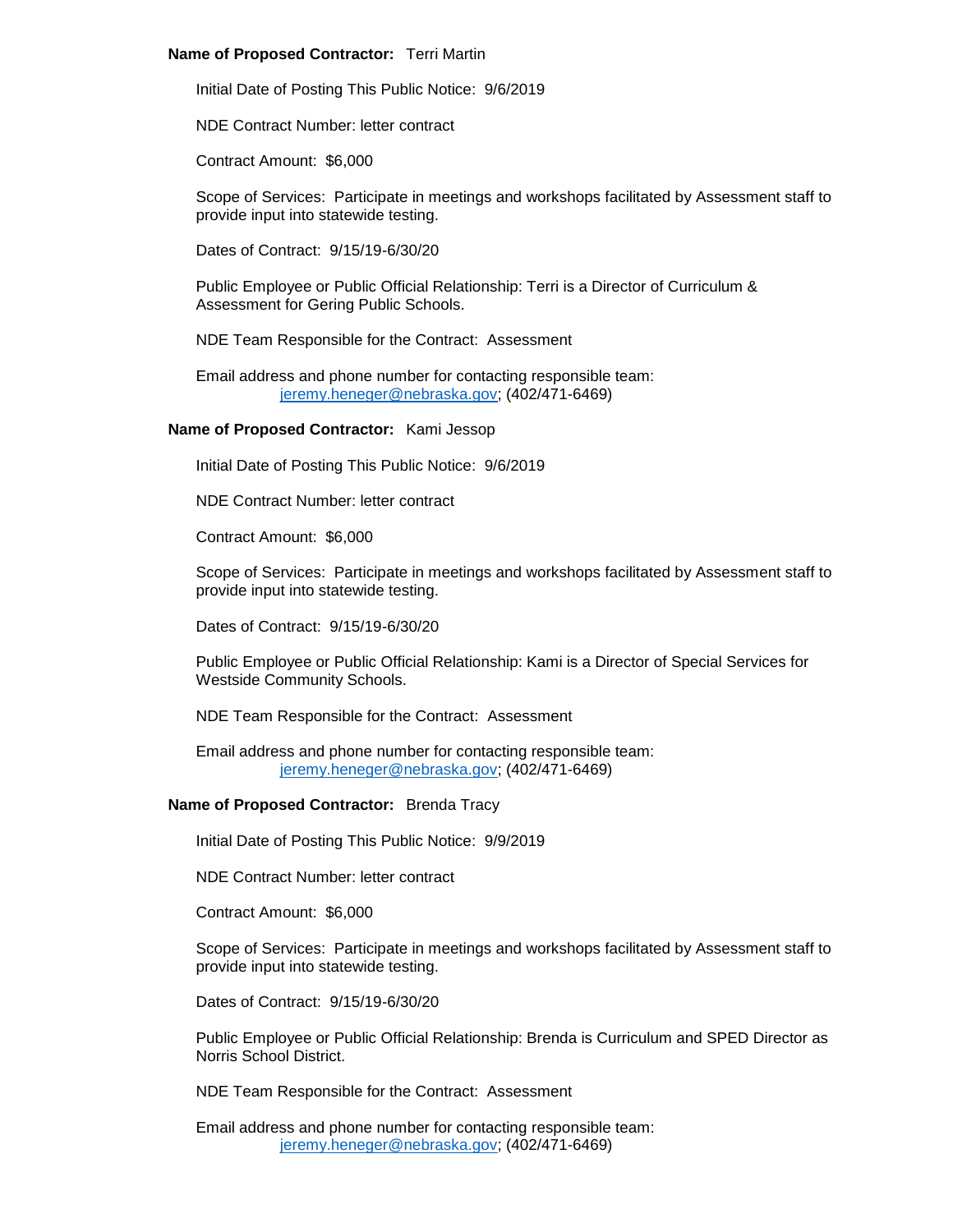## **Name of Proposed Contractor:** Darin Kelberlau

Initial Date of Posting This Public Notice: 9/9/2019

NDE Contract Number: letter contract

Contract Amount: \$6,000

Scope of Services: Participate in meetings and workshops facilitated by Assessment staff to provide input into statewide testing.

Dates of Contract: 9/15/19-6/30/20

Public Employee or Public Official Relationship: Darin is Executive Director of Assessment, Research & Evaluation for Millard Public Schools. Spouse is employed as Assistant Director of Student Services for ESU #3.

NDE Team Responsible for the Contract: Assessment

Email address and phone number for contacting responsible team: [jeremy.heneger@nebraska.gov;](mailto:jeremy.heneger@nebraska.gov) (402/471-6469)

# **Name of Proposed Contractor:** Crystal Batt

Initial Date of Posting This Public Notice: 9/10/2019

NDE Contract Number: 40174

Contract Amount: \$40,500

Scope of Services: Serve as an American Institute for Research (AIR)/Good Behavior Game (GBG) Coach and/or Trainer.

Dates of Contract: 9/23/19-6/30/20

Public Employee or Public Official Relationship: Crystal is a teacher at Bayard Public Schools and tutor at ESU #13. Spouse's cousin is an employee of NDE.

NDE Team Responsible for the Contract: ESEA Programs

Email address and phone number for contacting responsible team: [Beth.Wooster@nebraska.gov;](mailto:Beth.Wooster@nebraska.gov) (402/471-2452)

## **Name of Proposed Contractor:** Shavonna Holman

Initial Date of Posting This Public Notice: 9/10/2019

NDE Contract Number: letter contract

Contract Amount: \$4,000

Scope of Services: Participate in meetings facilitated by the Office of Coordinated School and District Support staff.

Dates of Contract: 9/26/19-5/7/20

Public Employee or Public Official Relationship: Shavonna is a Professor at UNL.

NDE Team Responsible for the Contract: Coordinated School & District Support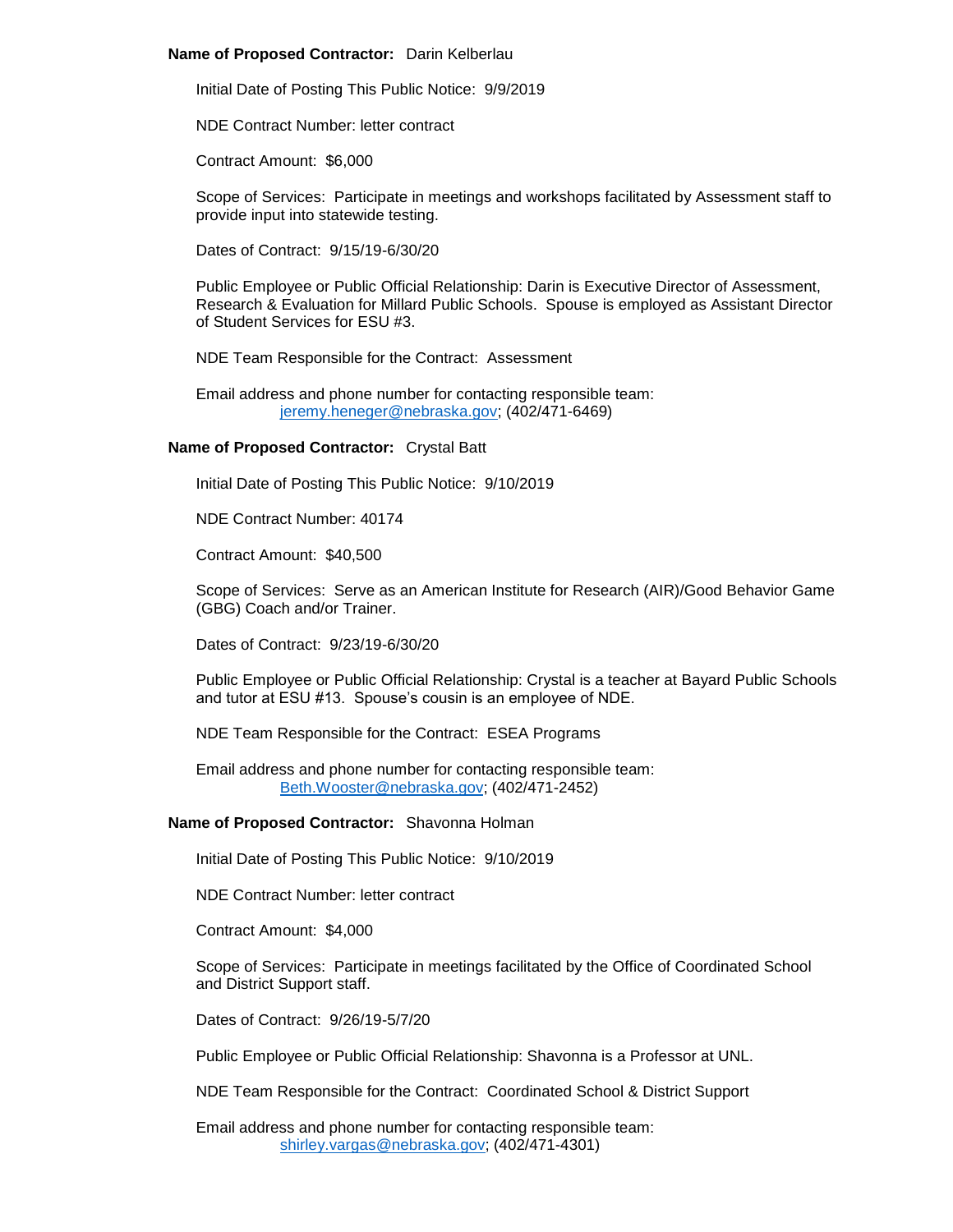#### **Name of Proposed Contractor:** Ross Ricenbaw

Initial Date of Posting This Public Notice: 9/10/2019

NDE Contract Number: letter contract

Contract Amount: \$4,000

Scope of Services: Participate in meetings facilitated by the Office of Coordinated School and District Support staff.

Dates of Contract: 9/26/19-5/7/20

Public Employee or Public Official Relationship: Ross is an employee of Waverly Public Schools.

NDE Team Responsible for the Contract: Coordinated School & District Support

Email address and phone number for contacting responsible team: [shirley.vargas@nebraska.gov;](mailto:shirley.vargas@nebraska.gov) (402/471-4301)

# **Name of Proposed Contractor:** Rod Foley

Initial Date of Posting This Public Notice: 9/10/2019

NDE Contract Number: letter contract

Contract Amount: \$4,000

Scope of Services: Participate in meetings facilitated by the Office of Coordinated School and District Support staff.

Dates of Contract: 9/26/19-5/7/20

Public Employee or Public Official Relationship: Rod is an employee of Grand Island Public Schools.

NDE Team Responsible for the Contract: Coordinated School & District Support

Email address and phone number for contacting responsible team: [shirley.vargas@nebraska.gov;](mailto:shirley.vargas@nebraska.gov) (402/471-4301)

# **Name of Proposed Contractor:** Rhonda Jindra

Initial Date of Posting This Public Notice: 9/10/2019

NDE Contract Number: letter contract

Contract Amount: \$4,000

Scope of Services: Participate in meetings facilitated by the Office of Coordinated School and District Support staff.

Dates of Contract: 9/26/19-5/7/20

Public Employee or Public Official Relationship: Rhonda is an employee of ESU #1.

NDE Team Responsible for the Contract: Coordinated School & District Support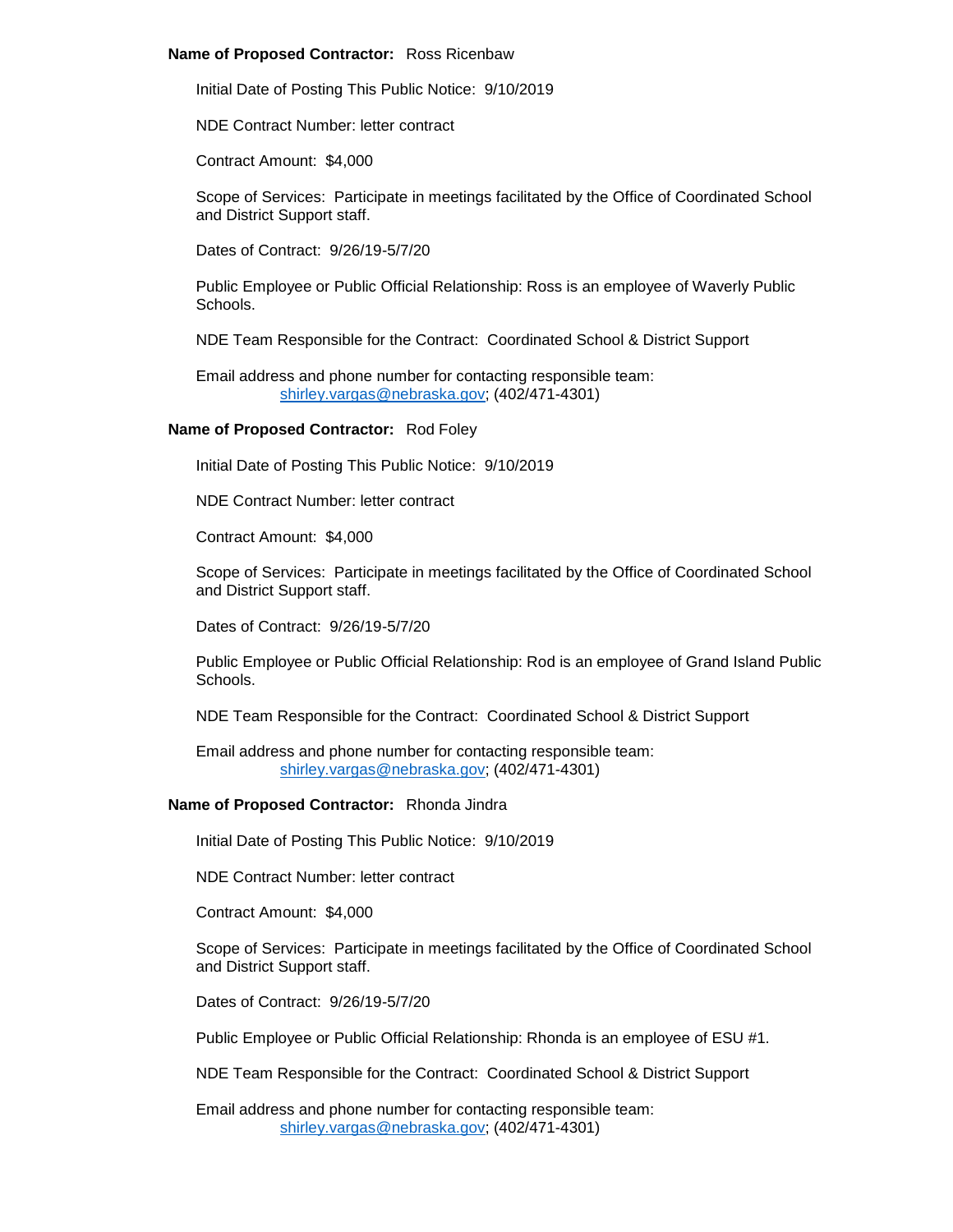## **Name of Proposed Contractor:** Melissa Wheelock

Initial Date of Posting This Public Notice: 9/10/2019

NDE Contract Number: letter contract

Contract Amount: \$4,000

Scope of Services: Participate in meetings facilitated by the Office of Coordinated School and District Support staff.

Dates of Contract: 9/26/19-5/7/20

Public Employee or Public Official Relationship: Melissa is an employee of ESU #10.

NDE Team Responsible for the Contract: Coordinated School & District Support

Email address and phone number for contacting responsible team: [shirley.vargas@nebraska.gov;](mailto:shirley.vargas@nebraska.gov) (402/471-4301)

# **Name of Proposed Contractor:** Marcia Ostmeyer

Initial Date of Posting This Public Notice: 9/10/2019

NDE Contract Number: letter contract

Contract Amount: \$4,000

Scope of Services: Participate in meetings facilitated by the Office of Coordinated School and District Support staff.

Dates of Contract: 9/26/19-5/7/20

Public Employee or Public Official Relationship: Marcia is an employee of ESU #7.

NDE Team Responsible for the Contract: Coordinated School & District Support

Email address and phone number for contacting responsible team: [shirley.vargas@nebraska.gov;](mailto:shirley.vargas@nebraska.gov) (402/471-4301)

# **Name of Proposed Contractor:** Lori Tremayne

Initial Date of Posting This Public Notice: 9/10/2019

NDE Contract Number: letter contract

Contract Amount: \$4,000

Scope of Services: Participate in meetings facilitated by the Office of Coordinated School and District Support staff.

Dates of Contract: 9/26/19-5/7/20

Public Employee or Public Official Relationship: Lori is a Principal at Winnebago Public School.

NDE Team Responsible for the Contract: Coordinated School & District Support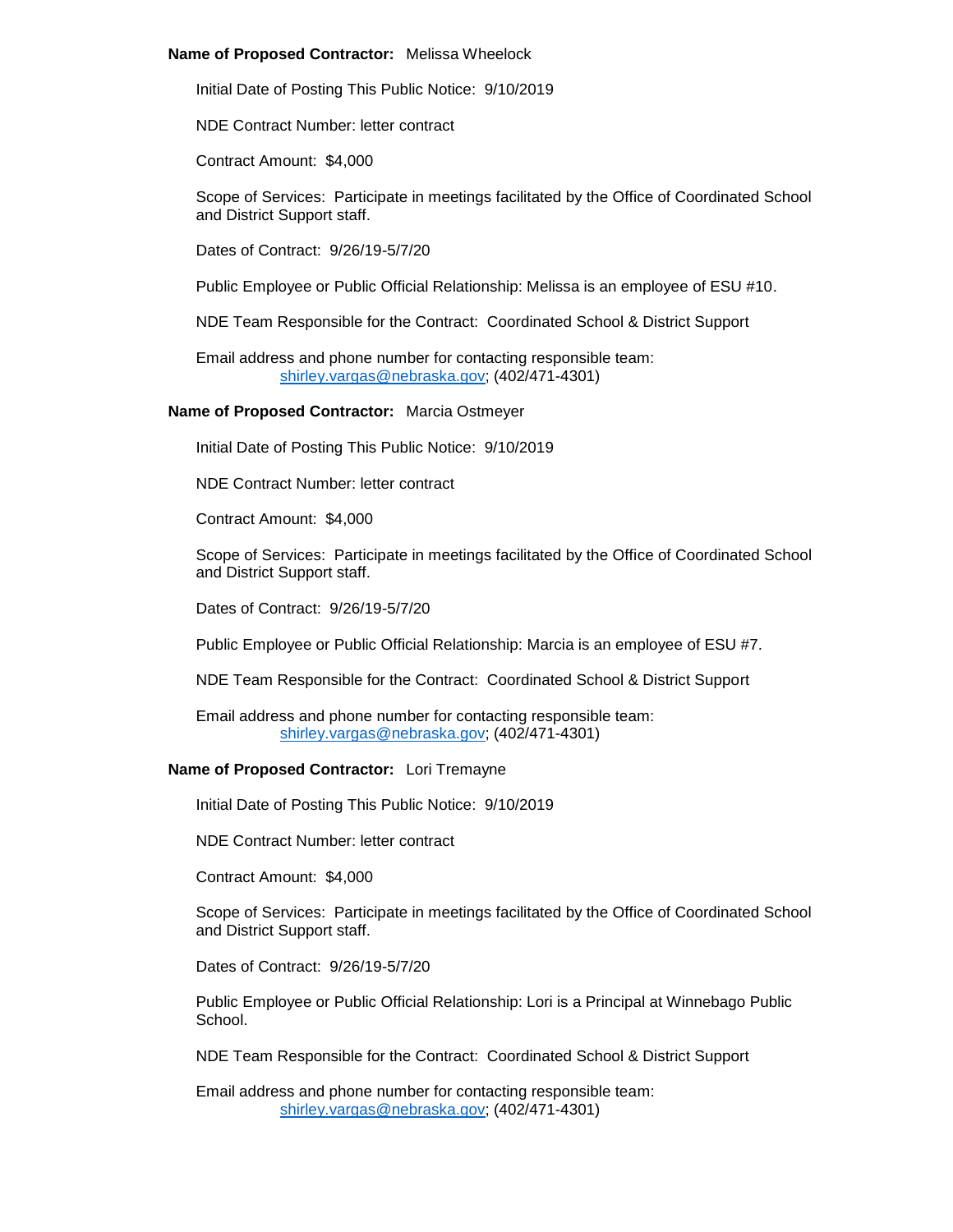# **Name of Proposed Contractor:** Lisa Myles

Initial Date of Posting This Public Notice: 9/10/2019

NDE Contract Number: letter contract

Contract Amount: \$4,000

Scope of Services: Participate in meetings facilitated by the Office of Coordinated School and District Support staff.

Dates of Contract: 9/26/19-5/7/20

Public Employee or Public Official Relationship: Lisa is an employee of ESU #13.

NDE Team Responsible for the Contract: Coordinated School & District Support

Email address and phone number for contacting responsible team: [shirley.vargas@nebraska.gov;](mailto:shirley.vargas@nebraska.gov) (402/471-4301)

# **Name of Proposed Contractor:** Kristen Slechta

Initial Date of Posting This Public Notice: 9/10/2019

NDE Contract Number: letter contract

Contract Amount: \$4,000

Scope of Services: Participate in meetings facilitated by the Office of Coordinated School and District Support staff.

Dates of Contract: 9/26/19-5/7/20

Public Employee or Public Official Relationship: Kristen is an employee of ESU #9.

NDE Team Responsible for the Contract: Coordinated School & District Support

Email address and phone number for contacting responsible team: [shirley.vargas@nebraska.gov;](mailto:shirley.vargas@nebraska.gov) (402/471-4301)

# **Name of Proposed Contractor:** Kraig Lofquist

Initial Date of Posting This Public Notice: 9/10/2019

NDE Contract Number: letter contract

Contract Amount: \$4,000

Scope of Services: Participate in meetings facilitated by the Office of Coordinated School and District Support staff.

Dates of Contract: 9/26/19-5/7/20

Public Employee or Public Official Relationship: Kraig is an employee if ESUCC.

NDE Team Responsible for the Contract: Coordinated School & District Support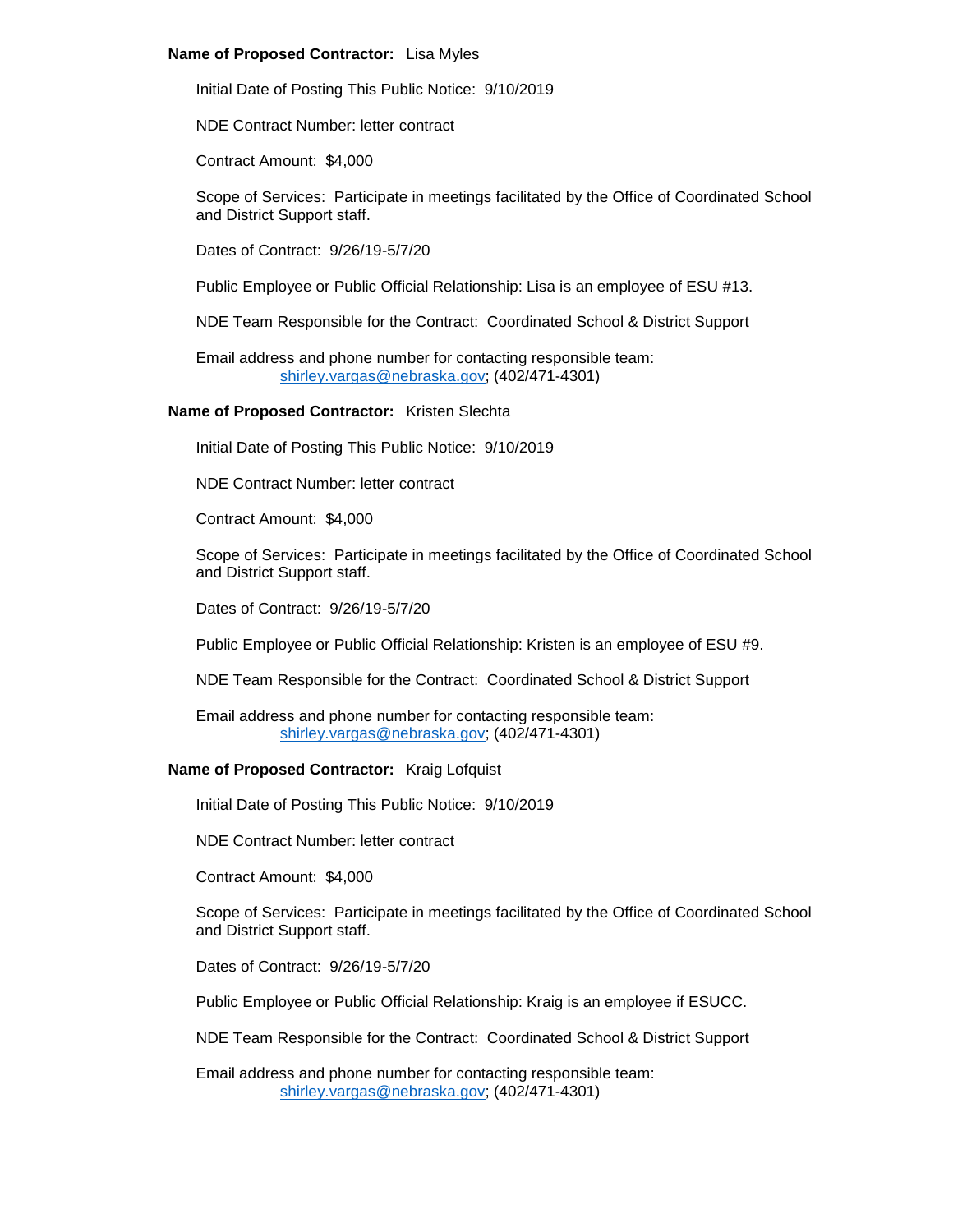## **Name of Proposed Contractor:** Kate Hatch

Initial Date of Posting This Public Notice: 9/10/2019

NDE Contract Number: letter contract

Contract Amount: \$4,000

Scope of Services: Participate in meetings facilitated by the Office of Coordinated School and District Support staff.

Dates of Contract: 9/26/19-5/7/20

Public Employee or Public Official Relationship: Kate is an employee of ESU #11.

NDE Team Responsible for the Contract: Coordinated School & District Support

Email address and phone number for contacting responsible team: [shirley.vargas@nebraska.gov;](mailto:shirley.vargas@nebraska.gov) (402/471-4301)

# **Name of Proposed Contractor:** Julie Downing

Initial Date of Posting This Public Notice: 9/10/2019

NDE Contract Number: letter contract

Contract Amount: \$4,000

Scope of Services: Participate in meetings facilitated by the Office of Coordinated School and District Support staff.

Dates of Contract: 9/26/19-5/7/20

Public Employee or Public Official Relationship: Julie is an employee of ESU #13.

NDE Team Responsible for the Contract: Coordinated School & District Support

Email address and phone number for contacting responsible team: [shirley.vargas@nebraska.gov;](mailto:shirley.vargas@nebraska.gov) (402/471-4301)

# **Name of Proposed Contractor:** Heidi Rethmeier

Initial Date of Posting This Public Notice: 9/10/2019

NDE Contract Number: letter contract

Contract Amount: \$4,000

Scope of Services: Participate in meetings facilitated by the Office of Coordinated School and District Support staff.

Dates of Contract: 9/26/19-5/7/20

Public Employee or Public Official Relationship: Heidi is an employee of ESU #8.

NDE Team Responsible for the Contract: Coordinated School & District Support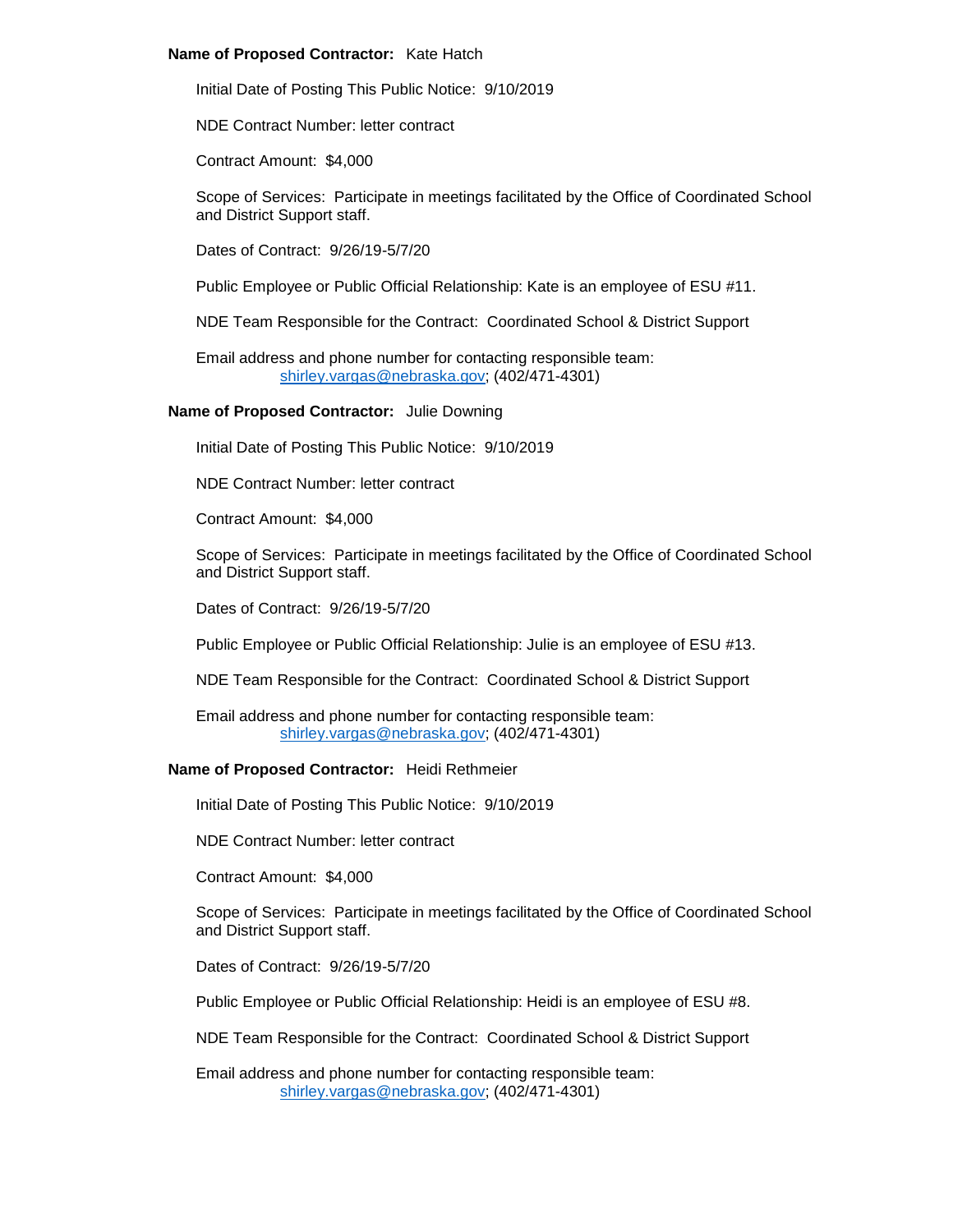# **Name of Proposed Contractor:** Gregg Robke

Initial Date of Posting This Public Notice: 9/10/2019

NDE Contract Number: letter contract

Contract Amount: \$4,000

Scope of Services: Participate in meetings facilitated by the Office of Coordinated School and District Support staff.

Dates of Contract: 9/26/19-5/7/20

Public Employee or Public Official Relationship: Gregg is an employee is ESU #4.

NDE Team Responsible for the Contract: Coordinated School & District Support

Email address and phone number for contacting responsible team: [shirley.vargas@nebraska.gov;](mailto:shirley.vargas@nebraska.gov) (402/471-4301)

## **Name of Proposed Contractor:** Alison Smith

Initial Date of Posting This Public Notice: 9/10/2019

NDE Contract Number: letter contract

Contract Amount: \$4,000

Scope of Services: Participate in meetings facilitated by the Office of Coordinated School and District Support staff.

Dates of Contract: 9/26/19-5/7/20

Public Employee or Public Official Relationship: Alison is an employee of ESU #16.

NDE Team Responsible for the Contract: Coordinated School & District Support

Email address and phone number for contacting responsible team: [shirley.vargas@nebraska.gov;](mailto:shirley.vargas@nebraska.gov) (402/471-4301)

# **Name of Proposed Contractor:** Dr. Dan Schnoes

Initial Date of Posting This Public Notice: 9/10/2019

NDE Contract Number: letter contract

Contract Amount: \$4,000

Scope of Services: Participate in meetings facilitated by the Office of Coordinated School and District Support staff.

Dates of Contract: 9/26/19-5/7/20

Public Employee or Public Official Relationship: Dan is an employee of ESU #3.

NDE Team Responsible for the Contract: Coordinated School & District Support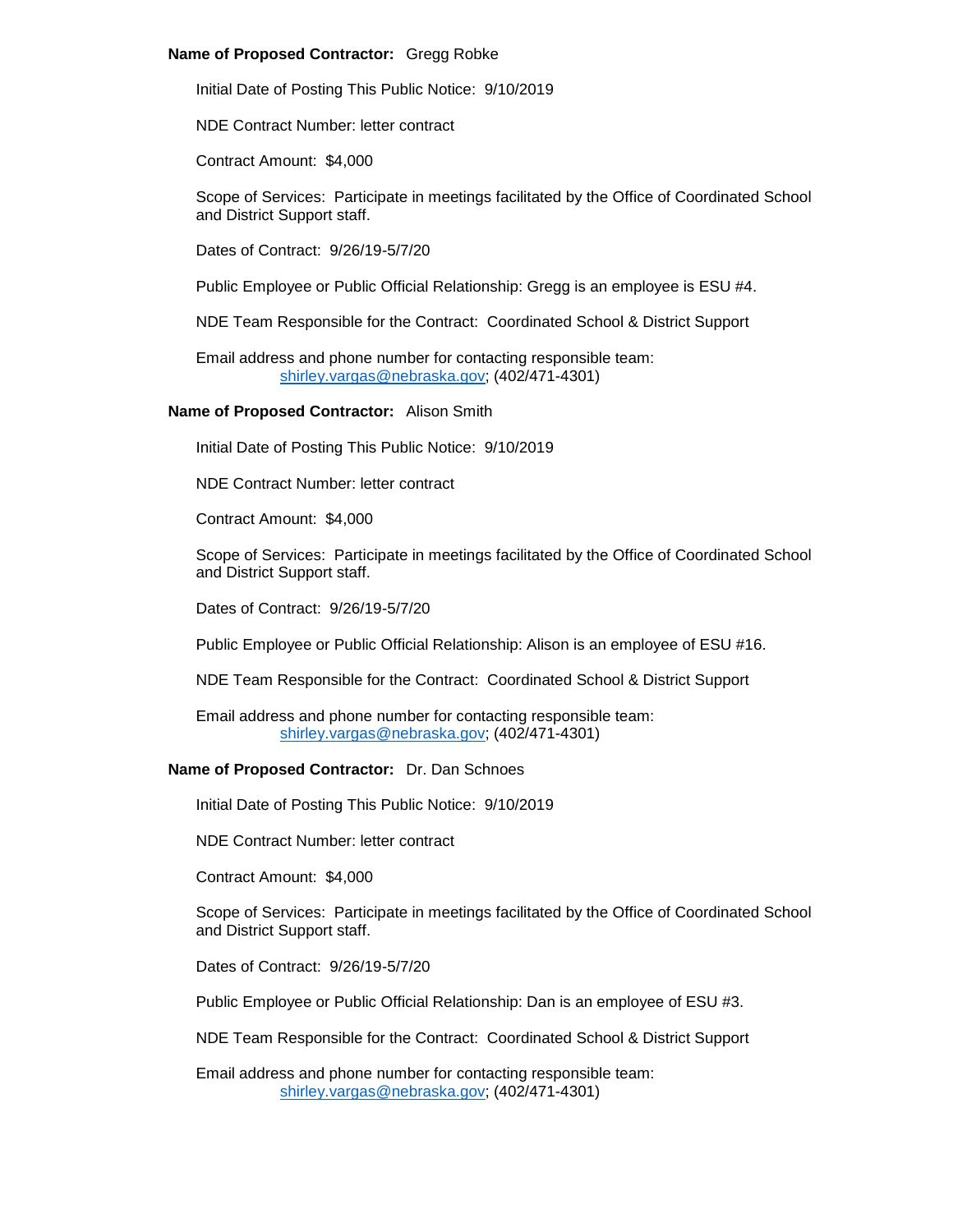## **Name of Proposed Contractor:** Caryn Ziettlow

Initial Date of Posting This Public Notice: 9/10/2019

NDE Contract Number: letter contract

Contract Amount: \$4,000

Scope of Services: Participate in meetings facilitated by the Office of Coordinated School and District Support staff.

Dates of Contract: 9/26/19-5/7/20

Public Employee or Public Official Relationship: Caryn is an employee of ESU #2.

NDE Team Responsible for the Contract: Coordinated School & District Support

Email address and phone number for contacting responsible team: [shirley.vargas@nebraska.gov;](mailto:shirley.vargas@nebraska.gov) (402/471-4301)

# **Name of Proposed Contractor:** Joseph Frecks

Initial Date of Posting This Public Notice: 9/10/2019

NDE Contract Number: letter contract

Contract Amount: \$4,000

Scope of Services: Participate in meetings facilitated by the Office of Coordinated School and District Support staff.

Dates of Contract: 9/26/19-5/7/20

Public Employee or Public Official Relationship: Joseph is a Principal at Wauneta-Palisade Public Schools.

NDE Team Responsible for the Contract: Coordinated School & District Support

Email address and phone number for contacting responsible team: [shirley.vargas@nebraska.gov;](mailto:shirley.vargas@nebraska.gov) (402/471-4301)

# **Name of Proposed Contractor:** Cheryl Berrell

Initial Date of Posting This Public Notice: 9/11/2019

NDE Contract Number: letter contract

Contract Amount: \$4,000

Scope of Services: Participate in meetings facilitated by the Office of Coordinated School and District Support staff.

Dates of Contract: 9/26/19-5/7/20

Public Employee or Public Official Relationship: Cheryl is an Assistant Superintendent at Winnebago Public Schools.

NDE Team Responsible for the Contract: Coordinated School & District Support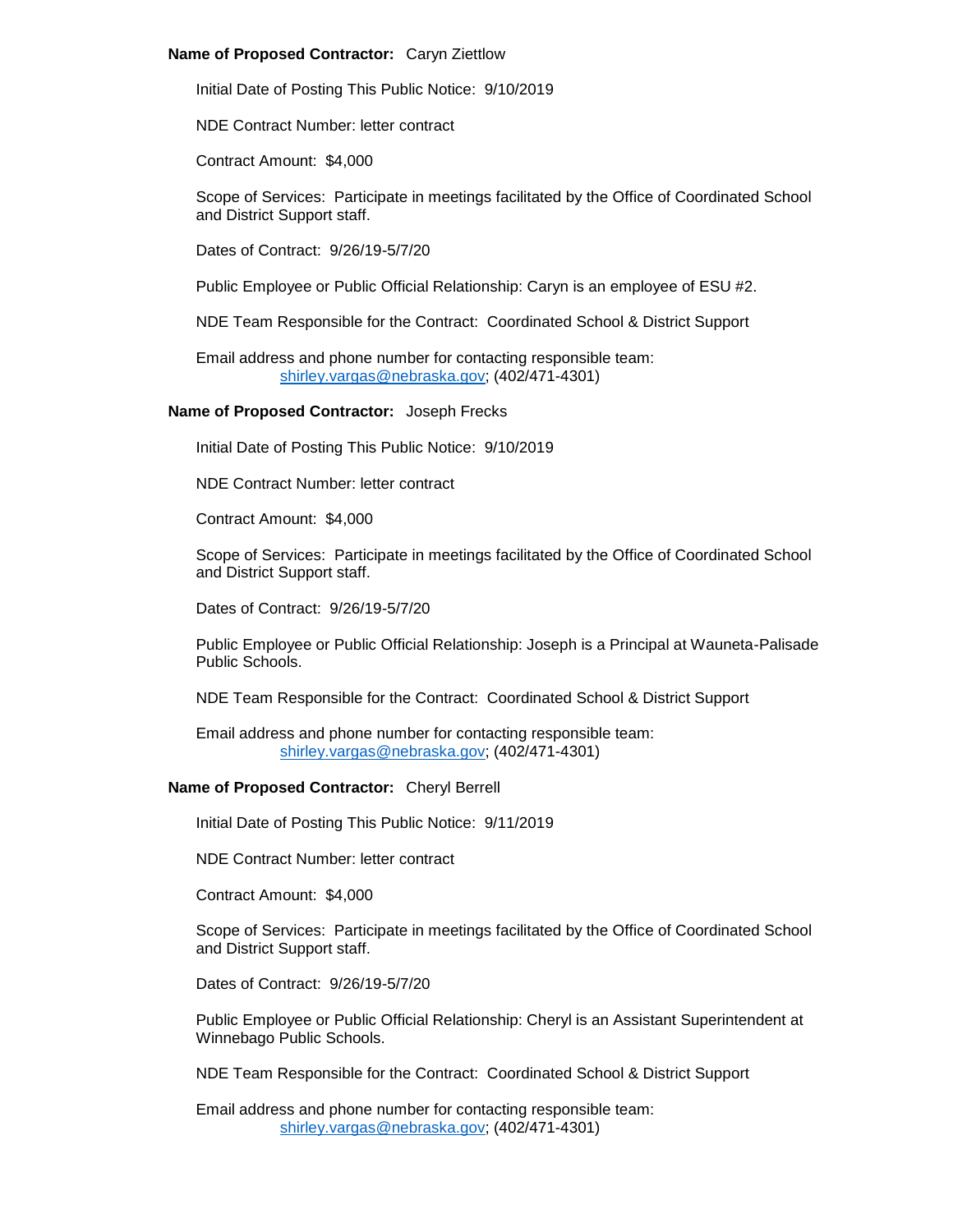## **Name of Proposed Contractor:** Toni Palmer

Initial Date of Posting This Public Notice: 9/11/2019

NDE Contract Number: letter contract

Contract Amount: \$4,000

Scope of Services: Participate in meetings facilitated by the Office of Coordinated School and District Support staff.

Dates of Contract: 9/26/19-5/7/20

Public Employee or Public Official Relationship: Toni is an employee of Grand Island Public Schools.

NDE Team Responsible for the Contract: Coordinated School & District Support

Email address and phone number for contacting responsible team: [shirley.vargas@nebraska.gov;](mailto:shirley.vargas@nebraska.gov) (402/471-4301)

# **Name of Proposed Contractor:** Bob Uhing

Initial Date of Posting This Public Notice: 9/11/2019

NDE Contract Number: letter contract

Contract Amount: \$4,000

Scope of Services: Participate in meetings facilitated by the Office of Coordinated School and District Support staff.

Dates of Contract: 9/26/19-5/7/20

Public Employee or Public Official Relationship: Bob is an employee of Wayne State College.

NDE Team Responsible for the Contract: Coordinated School & District Support

Email address and phone number for contacting responsible team: [shirley.vargas@nebraska.gov;](mailto:shirley.vargas@nebraska.gov) (402/471-4301)

# **Name of Proposed Contractor:** Matt McLaughlin

Initial Date of Posting This Public Notice: 9/11/2019

NDE Contract Number: letter contract

Contract Amount: \$4,000

Scope of Services: Participate in meetings facilitated by the Office of Coordinated School and District Support staff.

Dates of Contract: 9/26/19-5/7/20

Public Employee or Public Official Relationship: Matt is a Principal at Bayard Public Schools.

NDE Team Responsible for the Contract: Coordinated School & District Support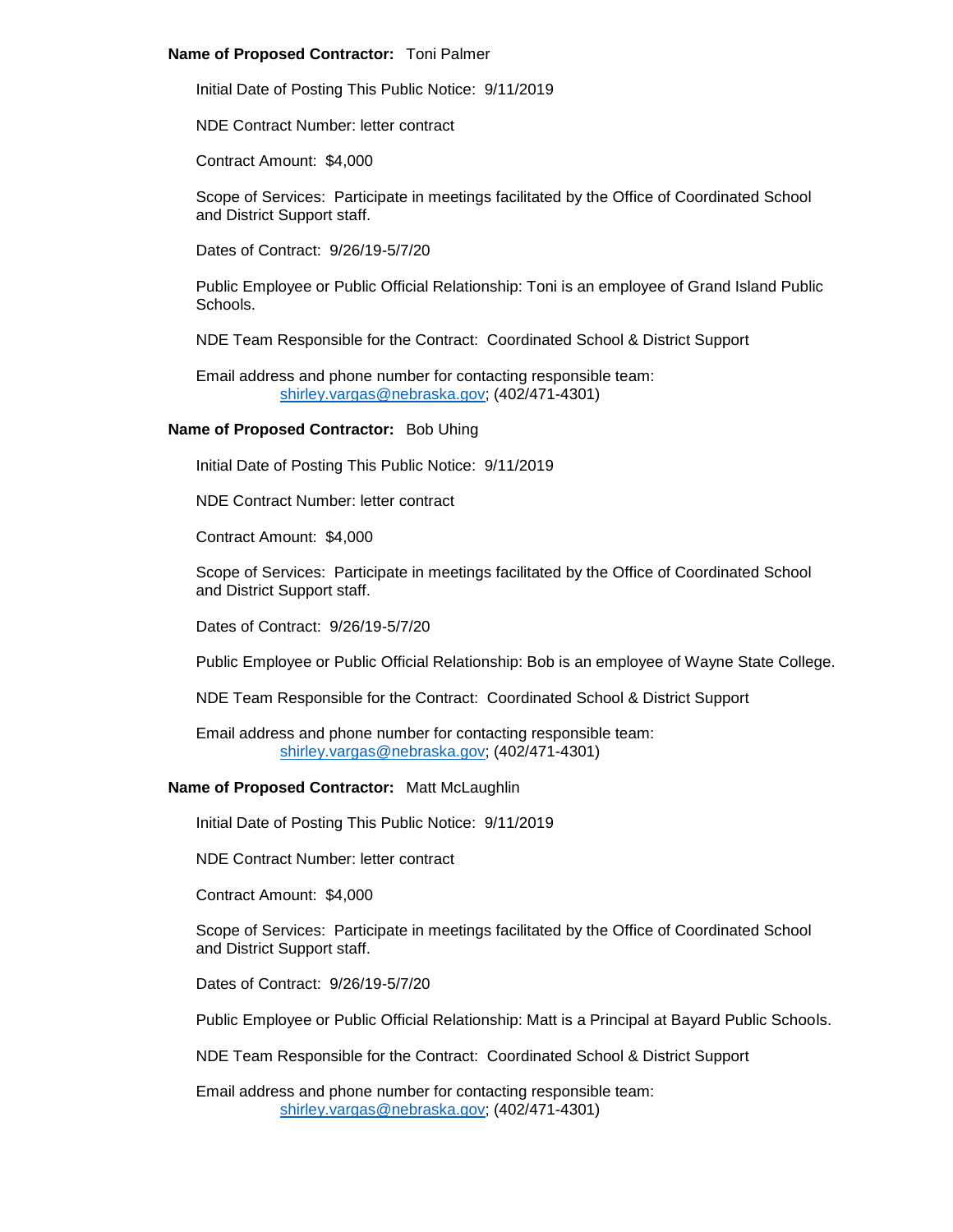## **Name of Proposed Contractor:** Jeff McQuistan

Initial Date of Posting This Public Notice: 9/11/2019

NDE Contract Number: letter contract

Contract Amount: \$4,000

Scope of Services: Participate in meetings facilitated by the Office of Coordinated School and District Support staff.

Dates of Contract: 9/26/19-5/7/20

Public Employee or Public Official Relationship: Jeff is a Staff Development Director at ESU #17 and spouse is teacher at Valentine Community Schools.

NDE Team Responsible for the Contract: Coordinated School & District Support

Email address and phone number for contacting responsible team: [shirley.vargas@nebraska.gov;](mailto:shirley.vargas@nebraska.gov) (402/471-4301)

# **Name of Proposed Contractor:** Travis Miller

Initial Date of Posting This Public Notice: 9/11/2019

NDE Contract Number: letter contract

Contract Amount: \$4,000

Scope of Services: Participate in meetings facilitated by the Office of Coordinated School and District Support staff.

Dates of Contract: 9/26/19-5/7/20

Public Employee or Public Official Relationship: Travis is a Superintendent at Bayard Public Schools and spouse is a District Court Judge.

NDE Team Responsible for the Contract: Coordinated School & District Support

Email address and phone number for contacting responsible team: [shirley.vargas@nebraska.gov;](mailto:shirley.vargas@nebraska.gov) (402/471-4301)

# **Name of Proposed Contractor:** Kelly Erickson

Initial Date of Posting This Public Notice: 9/13/2019

NDE Contract Number: letter contract

Contract Amount: \$4,000

Scope of Services: Participate in meetings facilitated by the Office of Coordinated School and District Support staff.

Dates of Contract: 9/26/19-5/7/20

Public Employee or Public Official Relationship: Kelly is an employee of ESU #15.

NDE Team Responsible for the Contract: Coordinated School & District Support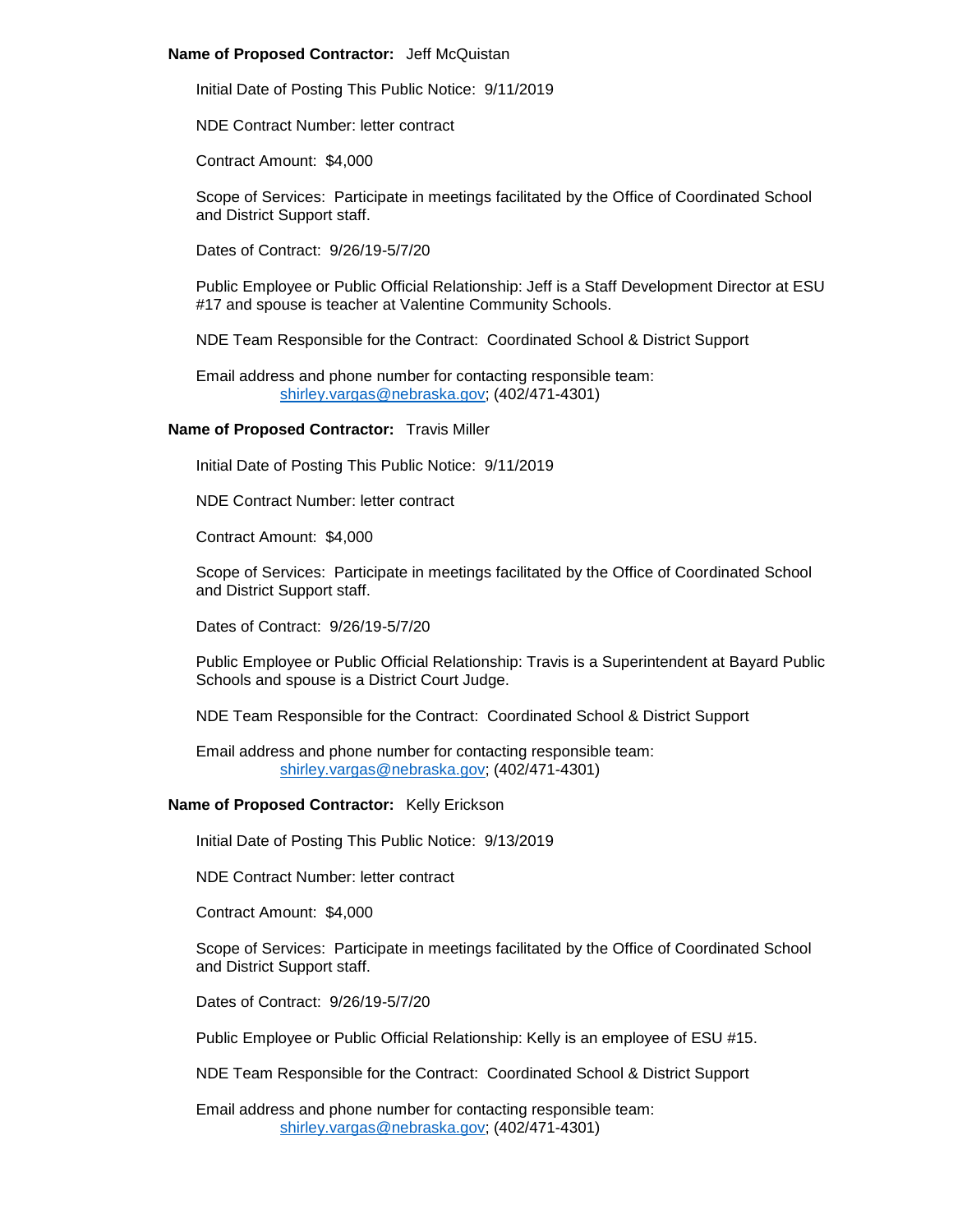#### **Name of Proposed Contractor:** Nebraska Future Business Leaders of America

Initial Date of Posting This Public Notice: 9/24/2019

NDE Contract Number: 40189

Contract Amount: \$6,800

Scope of Services: Assist with conference planning.

Dates of Contract: 10/1/19-5/31/20

Public Employee or Public Official Relationship: Board members are employed by the following:

Dennis Krejci, Tri County Jr.-Sr. High School Tennille Allison, Kearney High School Brenda Budler, Chadron Sr. High School Laura Rikli, Elmwood Murdock High School Deb Stroh, Gibbon High School Jan Osborn, Sargent High School Jacqui Garrison, Nebraska Department of Education Sydney Kobza, Nebraska Department of Education

NDE Team Responsible for the Contract: Career, Technical & Adult Education

Email address and phone number for contacting responsible team: [katie.graham@nebraska.gov;](mailto:katie.graham@nebraska.gov) (402/471-3104)

# **Name of Proposed Contractor:** Nebraska FFA Association

Initial Date of Posting This Public Notice: 9/24/2019

NDE Contract Number: 40190

Contract Amount: \$6,000

Scope of Services: Assist with conference planning.

Dates of Contract: 10/1/19-5/31/20

Public Employee or Public Official Relationship: Board members are employed by the following:

Sarah Knutson, Agricultural Educator, Nebraska City Public Schools Kristine Spath, Agricultural Educator, Waverly Public Schools Kevin Anderson, Agricultural Educator, Lyons-Decatur Northeast Public Schools Stephanie Mann, Agricultural Educator, Crofton Public Schools Jim Wissenburg, Agricultural Educator, Milford Public Schools Lacey Peterson, Agricultural Educator, Riverside Public Schools John Hadenfeldt, Agricultural Educator, Centura Public Schools Tim Negley, Agricultural Educator, Gothenburg Public Schools Julia Schwartz, Agricultural Educator, Elgin Public Schools Samantha Levene, Agricultural Educator, Bertrand-Loomis Public Schools Russell Stoker, Agricultural Educator, Crawford Public Schools

NDE Team Responsible for the Contract: Career, Technical & Adult Education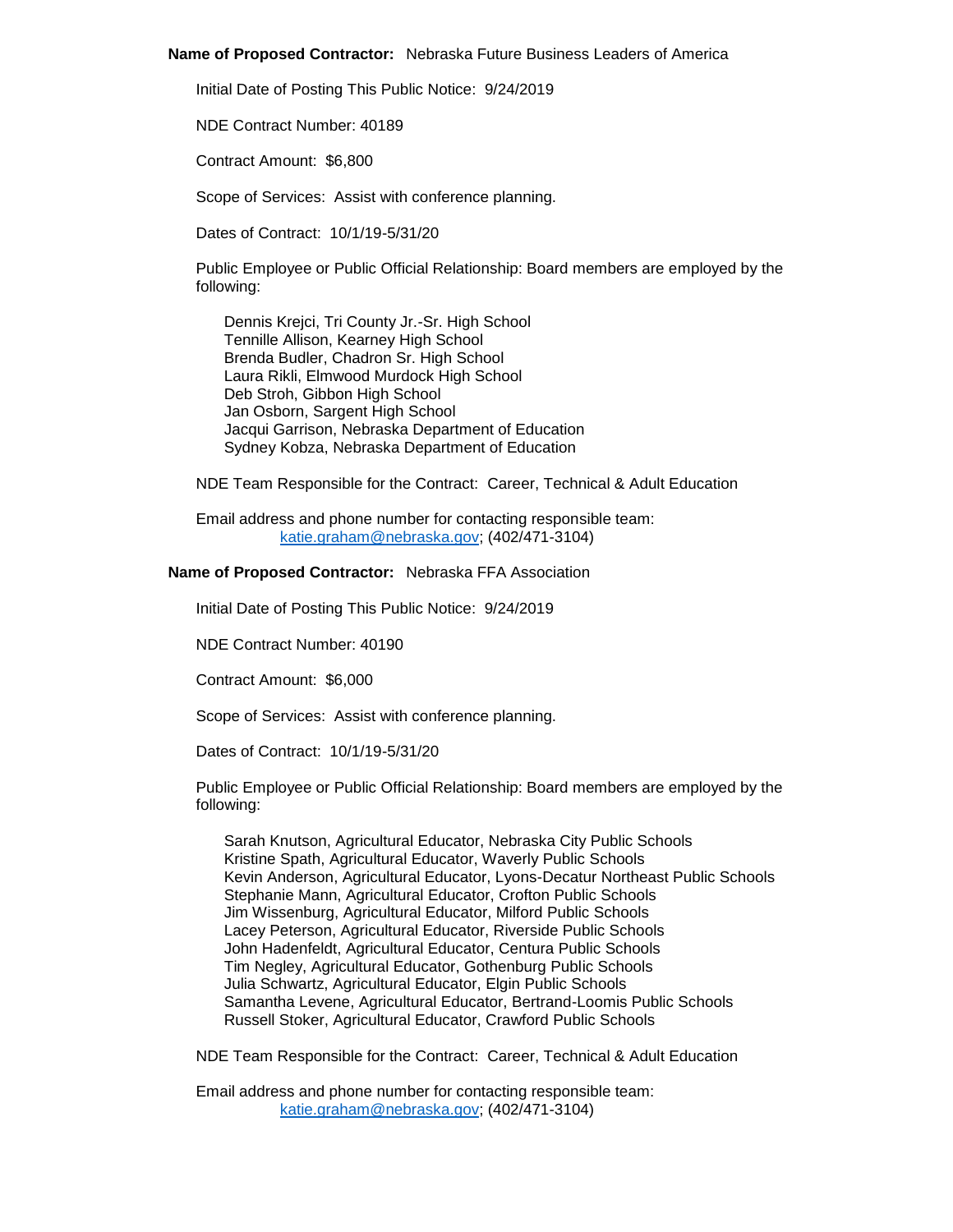#### **Name of Proposed Contractor:** Nebraska HOSA/Future Health Professionals

Initial Date of Posting This Public Notice: 9/24/2019

NDE Contract Number: 40191

Contract Amount: \$5,500

Scope of Services: Assist with conference planning.

Dates of Contract: 10/1/19-5/31/20

Public Employee or Public Official Relationship: Board members are employed by the following:

DeLayne Havlovic, Omaha Public Schools Jennifer Carda, Bellevue East Rachel Buss, Nebraska HOSA State Advisor Carol Packard, Nebraska Department of Education

NDE Team Responsible for the Contract: Career, Technical & Adult Education

Email address and phone number for contacting responsible team: [katie.graham@nebraska.gov;](mailto:katie.graham@nebraska.gov) (402/471-3104)

**Name of Proposed Contractor:** Nebraska Association of SkillsUSA, Inc.

Initial Date of Posting This Public Notice: 9/24/2019

NDE Contract Number: 40192

Contract Amount: \$5,500

Scope of Services: Assist with conference planning.

Dates of Contract: 10/1/19-5/31/20

Public Employee or Public Official Relationship: Board members are employed by the following:

Aaron Jones, Waverly High School Keith Dubas, CCC-Hastings Greg Dunn, Millard North High School Bonnie Riehle, Lincoln Northeast High School Paul Cross, Westside High School Matt Hurt, Hastings High School Thomas Sibbitt, Omaha Benson Magnet High School Zach Pechacek, Metropolitan CC Jesse Zweep, Louisville High School Shawn Scott, Adams Central School Wade Herley, Northeast Community College Zandra Carlini, City of Grand Island

NDE Team Responsible for the Contract: Career, Technical & Adult Education